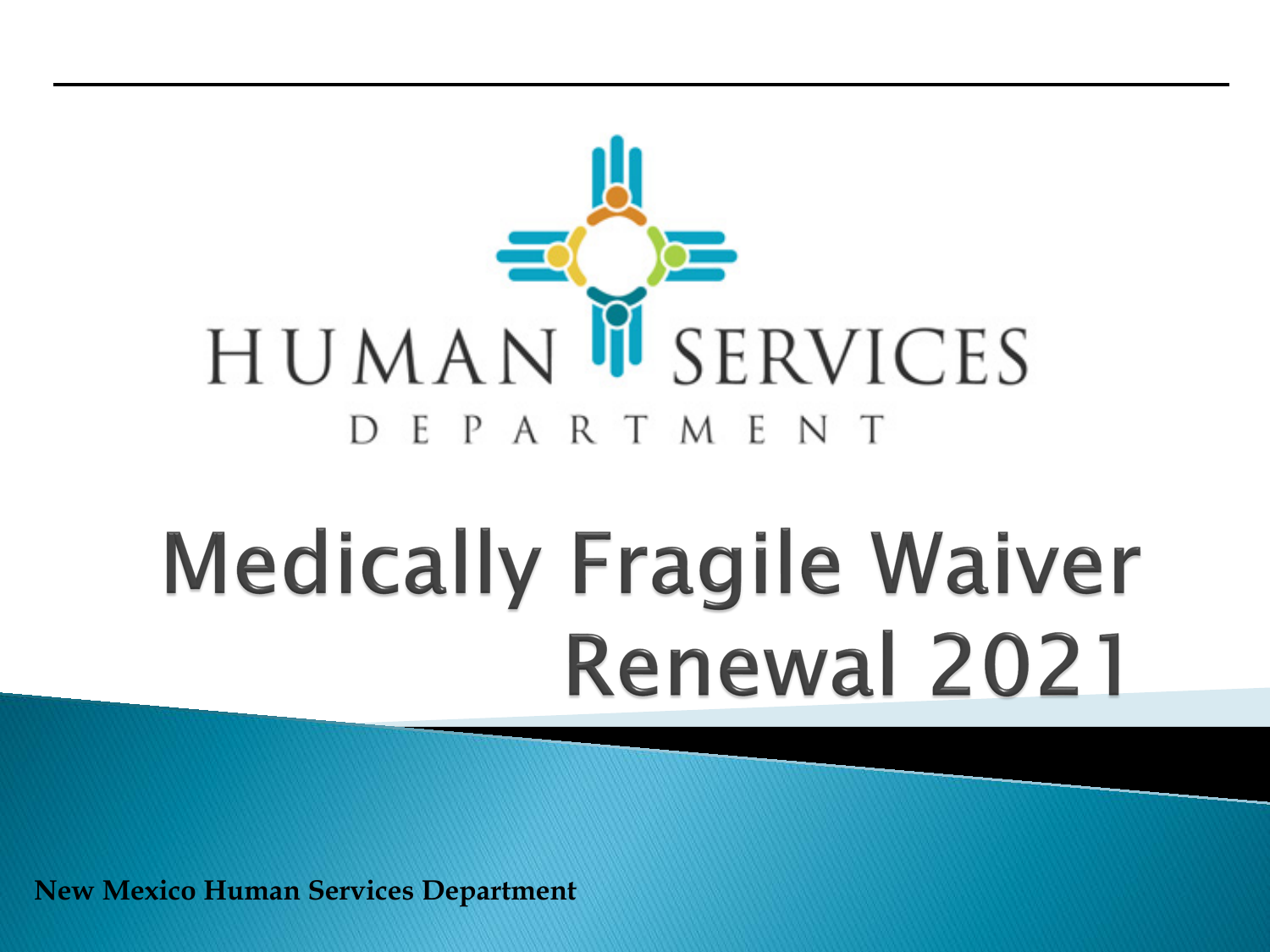# **Objectives**

- ▶ Discuss the Medically Fragile Waiver Program and the Renewal Process
- ▶ Review the Public Input and Public Hearing Process
- Receiving your recommendations and feedback

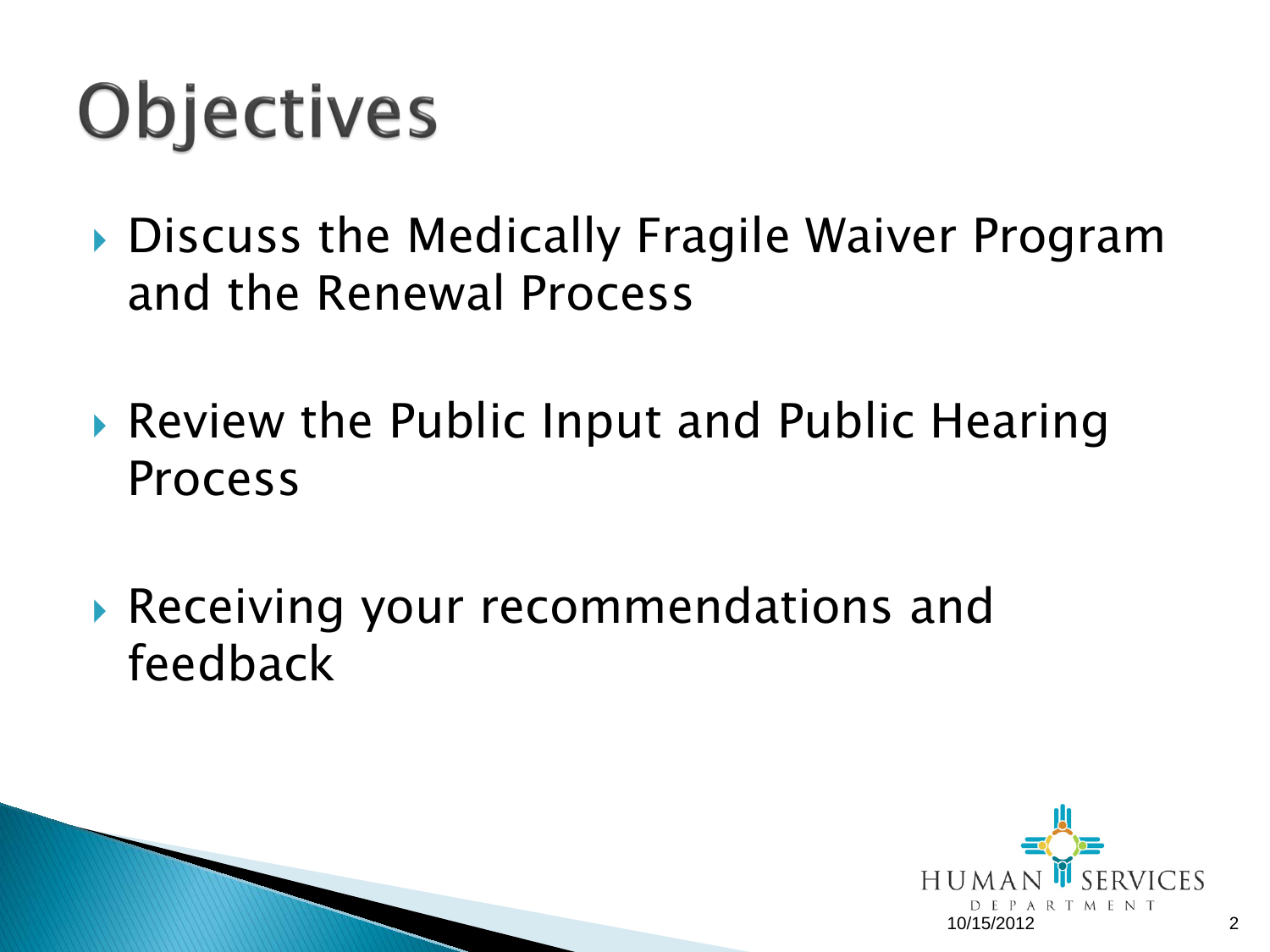# The Medically Fragile Waiver

- ▶ The Medically Fragile Waiver (MFW):
	- Began in 1984
	- Provides services to eligible recipients who
		- were diagnosed with a medically fragile condition prior to the age of 22; and
		- who are diagnosed with a intellectual or developmental disability or delay or who are at risk for an intellectual or developmental disability or delay

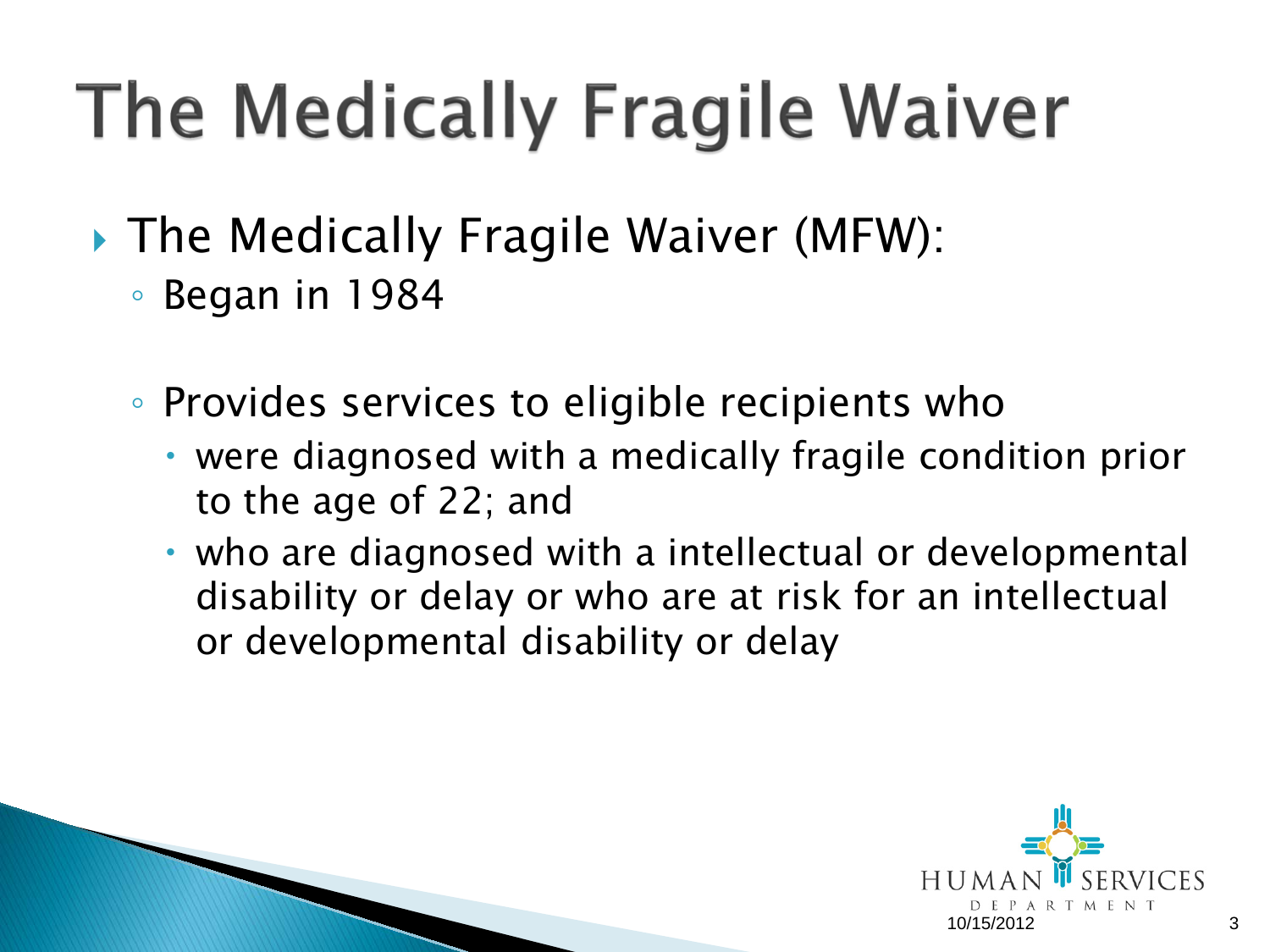# The Medically Fragile Waiver

▶ The MFW is administered through a Joint Powers Agreement (JPA) between the Human Services Department (HSD) and the Department of Health (DOH).

#### Administrative Agency



#### Medical Assistance Division

Human Services Department (HSD)

#### Operational Agency



Developmental Disabilities Supports Division (DDSD)

Department of Health (DOH)

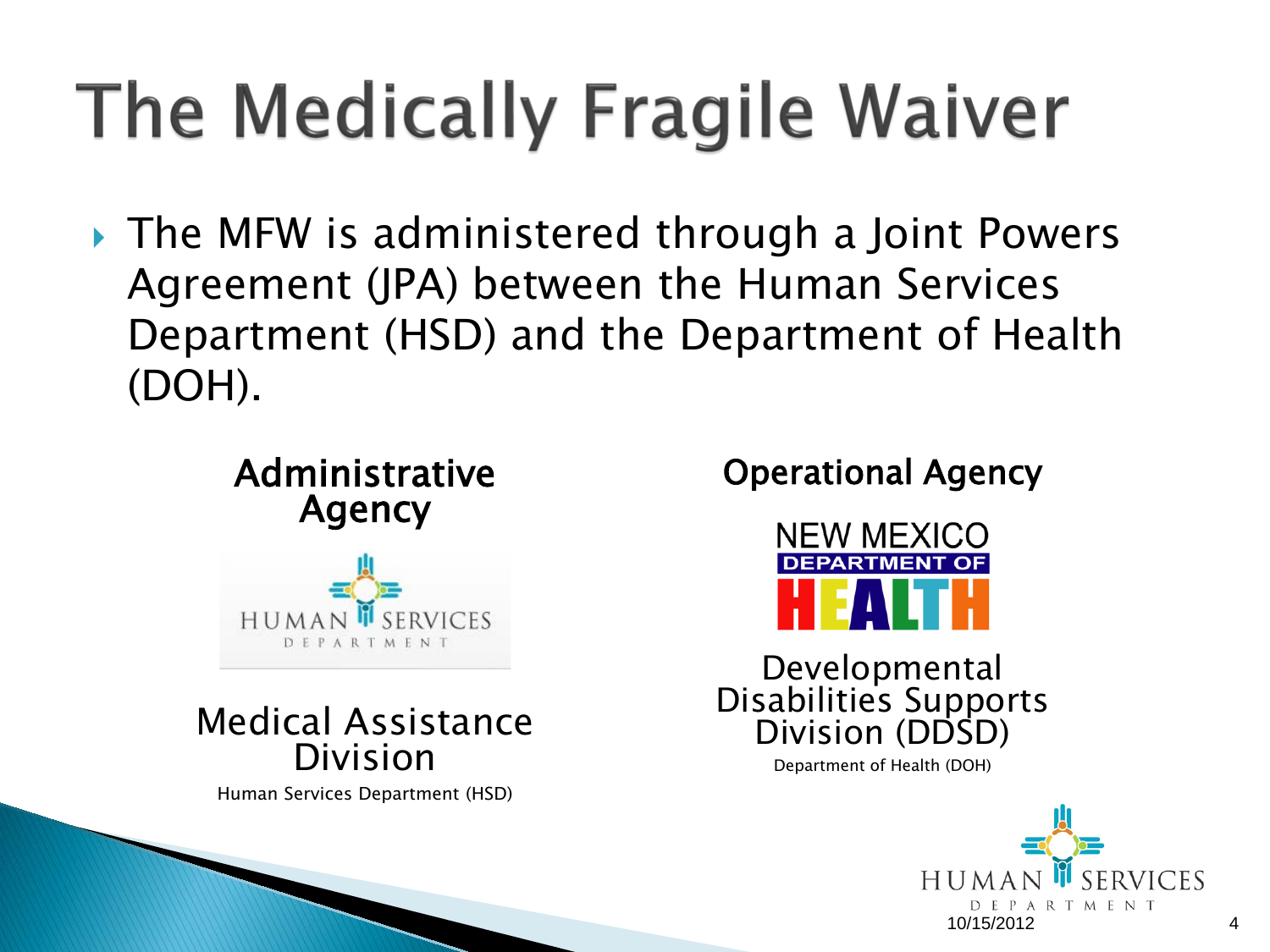# What is the MFW?

- ▶ The MFW program provides services for individuals with chronic conditions that require frequent and ongoing direct care and medical supervision. The waiver program supports participants to:
	- Live in a safe and comfortable home environment,
	- Increase independence, and
	- Receive necessary home and community-based support services.

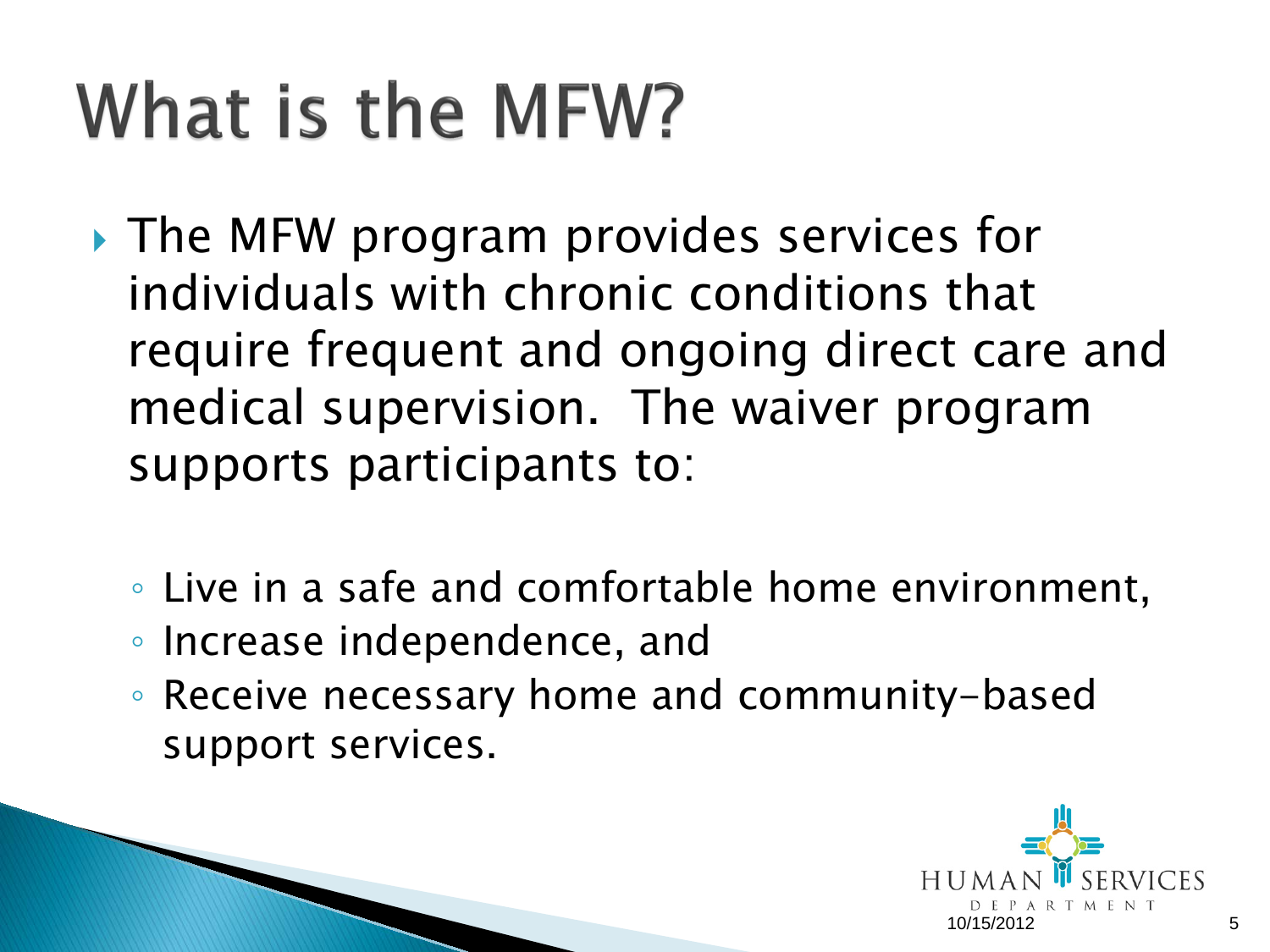# **Available MFW Services**

- ▶ Nurse Case Management
- ▶ Home Health Aide
- ▶ Respite
- ▶ Private Duty Nursing RN/LPN
- ▶ Physical, Occupational, and Speech Therapy
- Nutritional Counseling
- ▶ Specialized Medical Equipment
- ▶ Behavioral Support Consultation
- Environmental Modifications

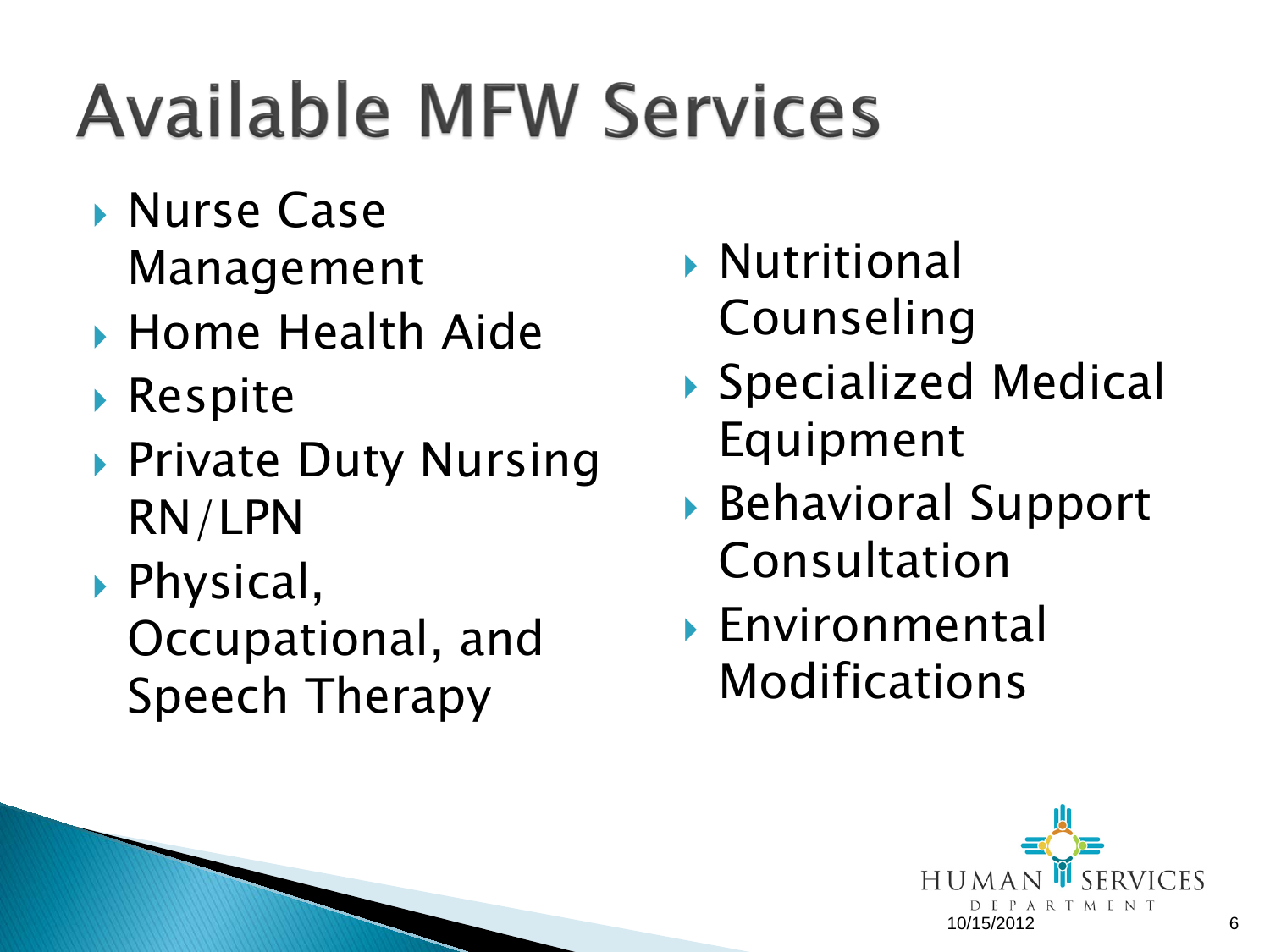## **MFW Services**

- MFW services are intended to be combined with other supports including natural and community supports.
- MFW participants receive an individual budget allotment based upon the individual's age and assessed level of need.

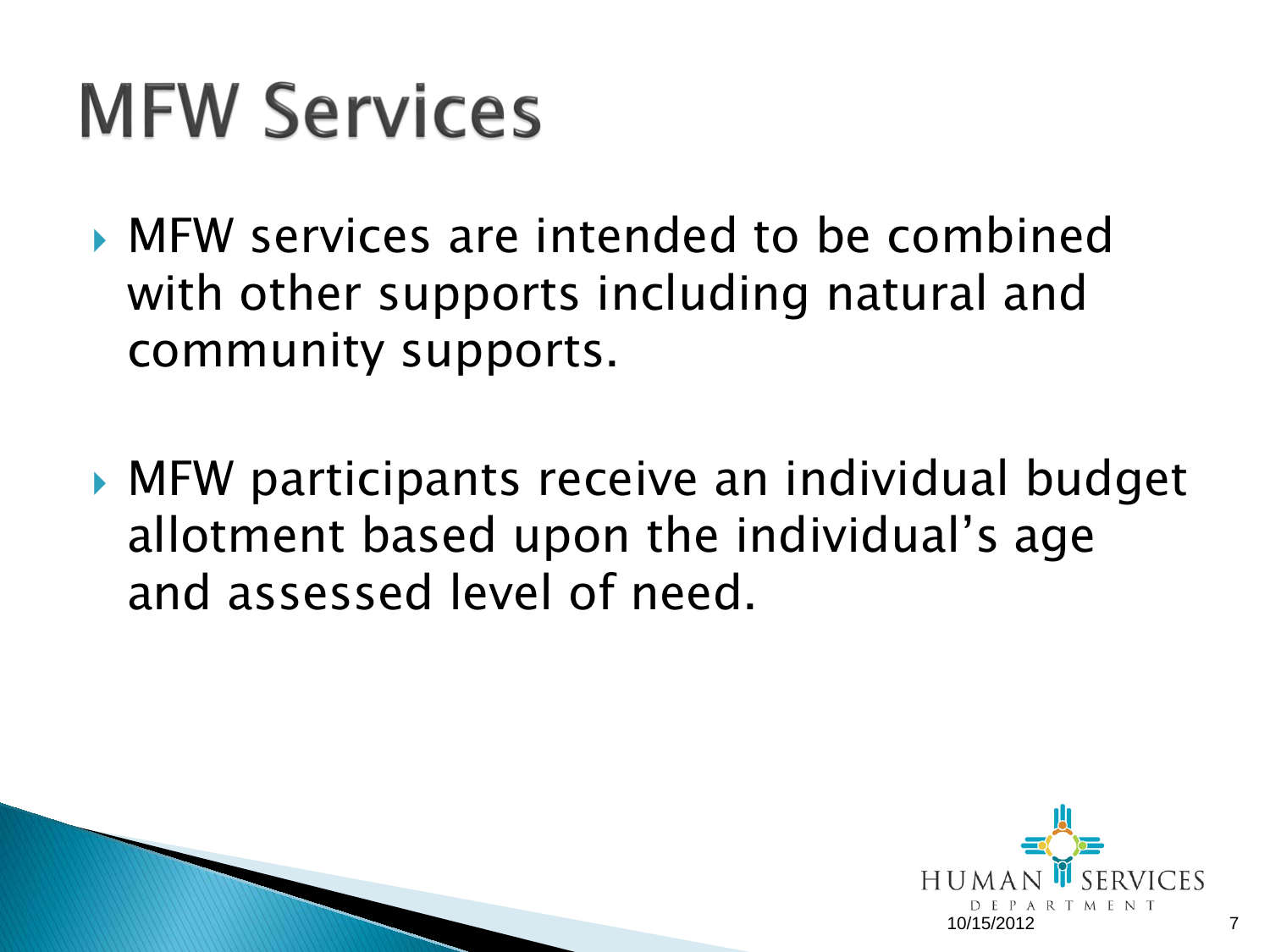### **MFW Renewal Public Input Process**

- The state secures public input regarding the MFW renewal using a variety of methods including:
	- The Medically Fragile Family Advisory Board (FAB)
	- The UNM Medically Fragile Case Management Program Professional Advisory Committee
	- The MFW Renewal Steering Committee
	- Statewide Town Hall Meetings July 2019

HSD and DOH use input from these forums to inform proposed changes in the draft waiver renewal that will be published for public comment prior to submission to the Centers for Medicare & Medicaid Services (CMS).

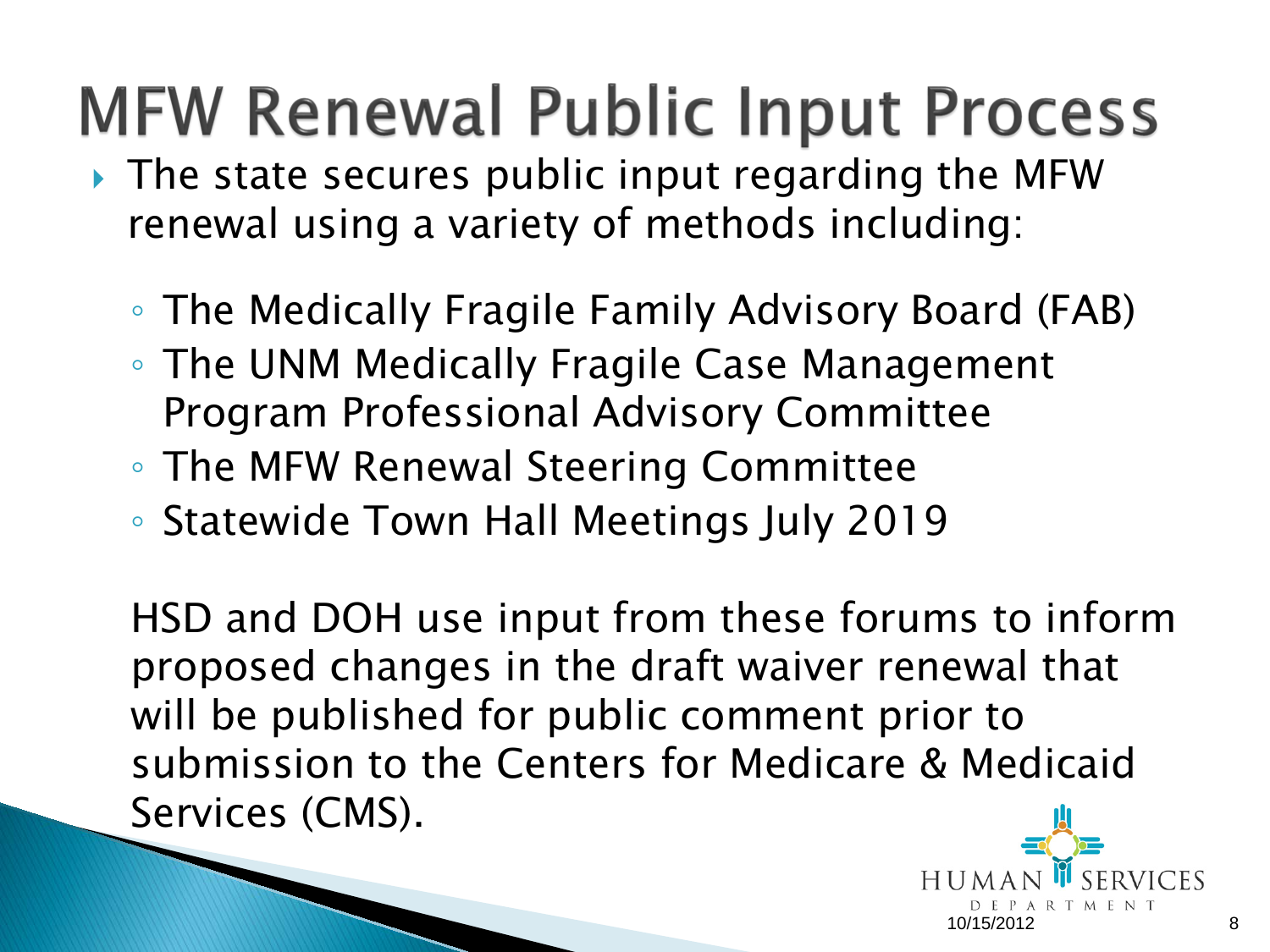### **MFW Renewal Public Input Process**

- ▶ Public Comment and Public Hearing Process
	- Tribal Notification 60 days prior to submission
	- Public Comment 30 days prior to submission
	- Public Hearing following public comment period
	- Notification of the public comment period is included in newspapers and sent to interested parties
	- All public comment received is given the same consideration as oral testimony provided during the public hearing
	- A summary of public comment received and departmental responses will be available on the HSD website.

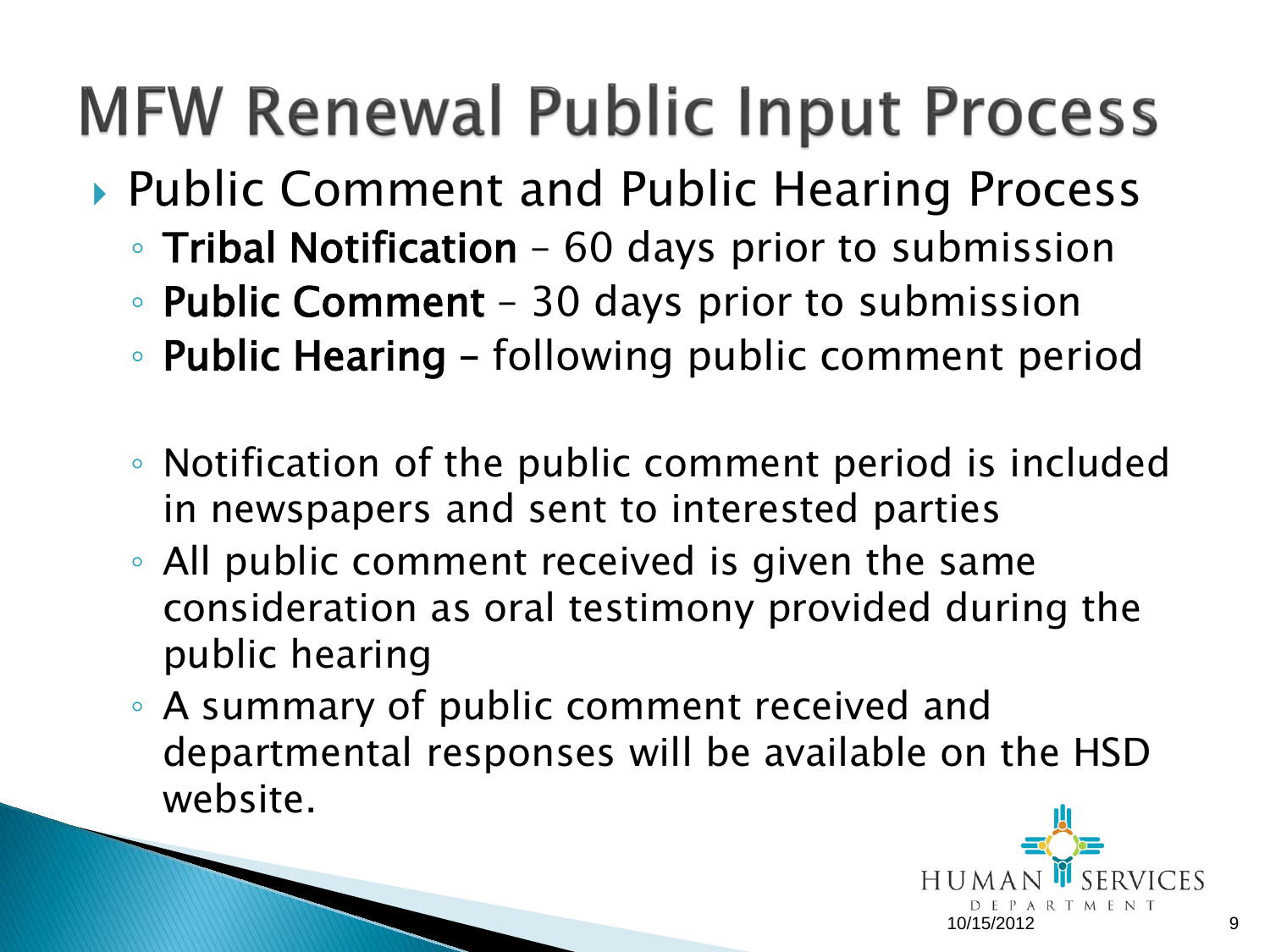## **Centers for Medicare & Medicaid Services (CMS) Approval Process**

- ▶ Following the Public Hearing HSD and DOH will make final revisions to the waiver renewal document and submit the renewal to CMS.
- ▶ CMS has 90 days to review the renewal submission.
	- Formal questions from CMS may result in an extended timeline for review.
- ▶ The MFW expires on June 30, 2021. HSD plans to submit the renewal document in May 2020 for a July 1, 2021 effective date.

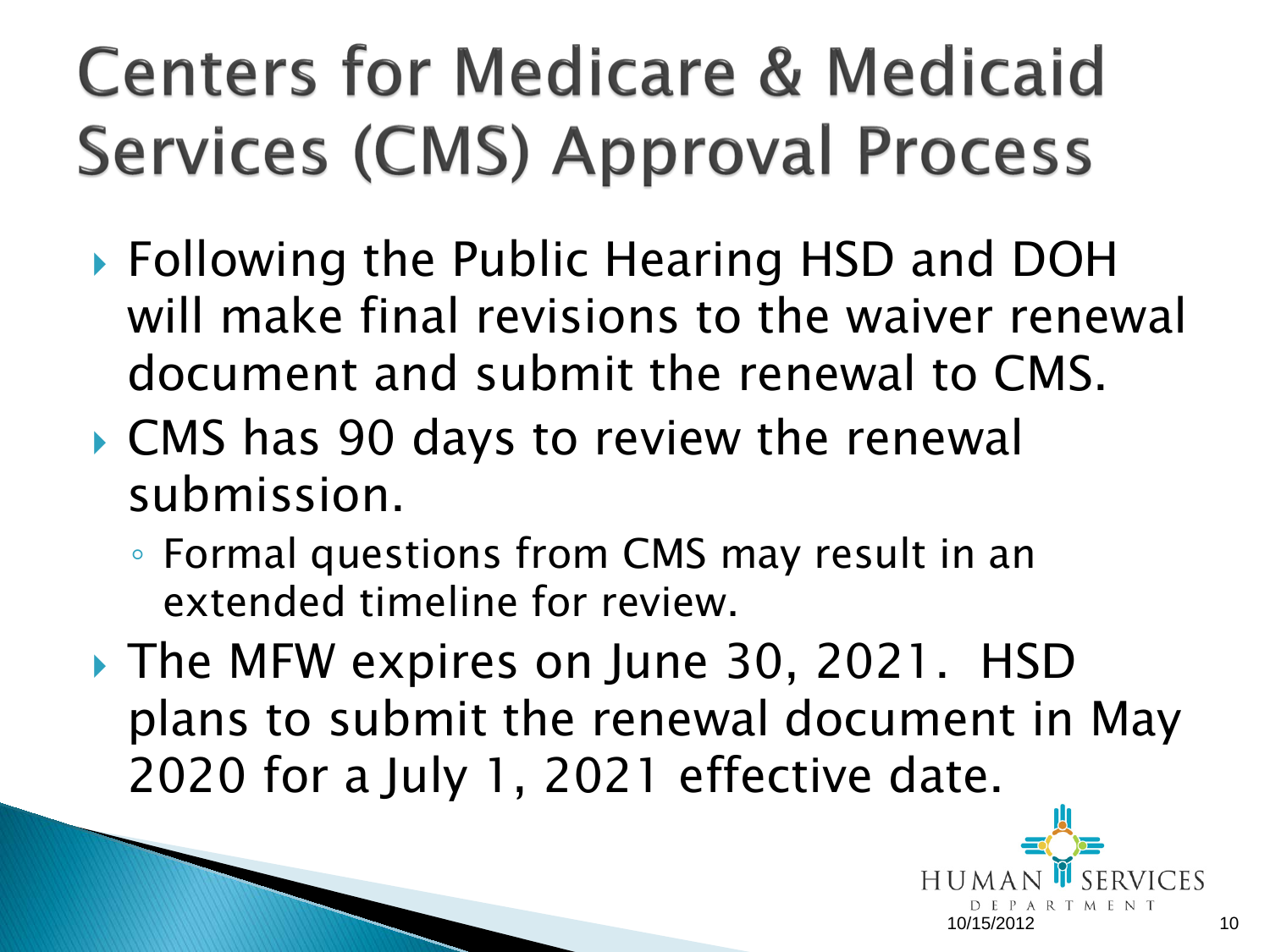# **MFW Rule**

- ▶ The MFW Rule, part of the New Mexico Administrative Code (NMAC) will be updated to reflect changes made in the renewal process.
- ▶ There will be a public comment period and public hearing for changes to the NMAC.
- ▶ The revised NMAC will be available on the HSD website.

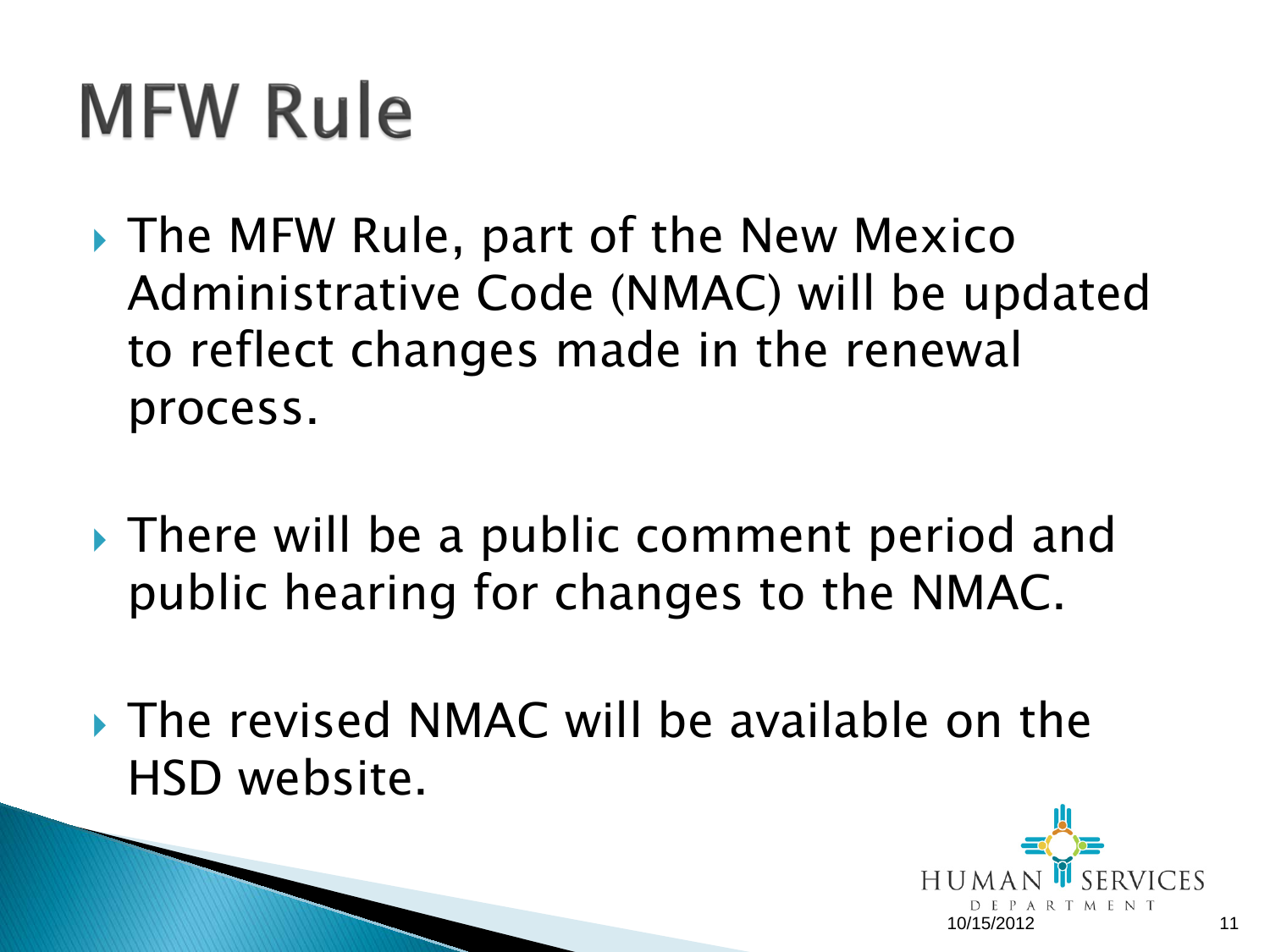# **MFW Service Standards**

- ▶ The MFW Service Standards will be updated to reflect changes made in the waiver renewal process.
- ▶ There will be a public comment period for changes the MFW Service Standards.
- ▶ The revised MFW Service Standards will be available on the DOH website.

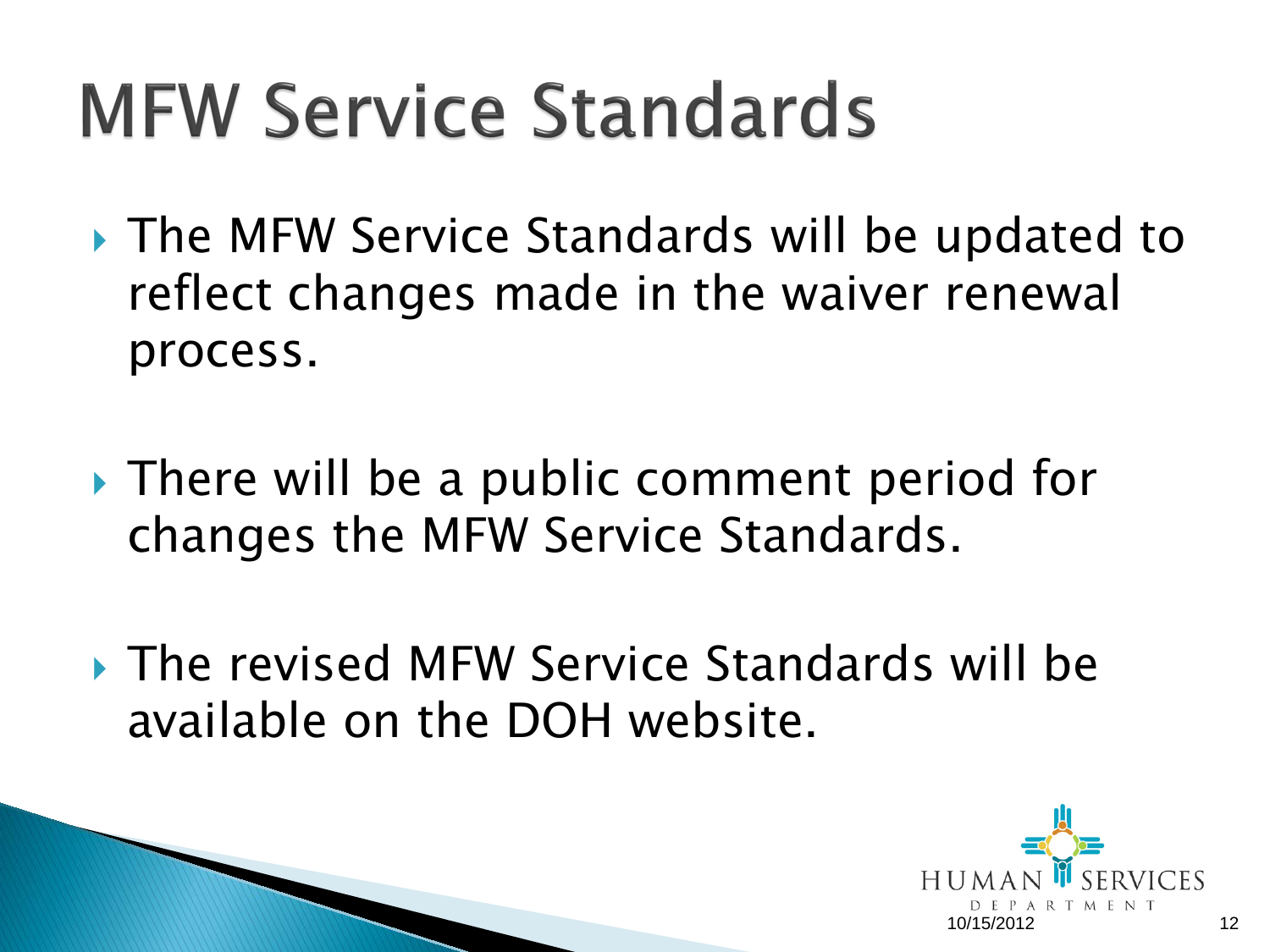# **Areas for Consideration**

- ▶ Improvement of Respite Services
- ▶ Consideration of Allowing Certified Medication Aides (CMAs)
- ▶ Consideration of potential new services including:
	- Alternative Therapies,
	- Day Services for Adults, and
	- Residential Services for Adults

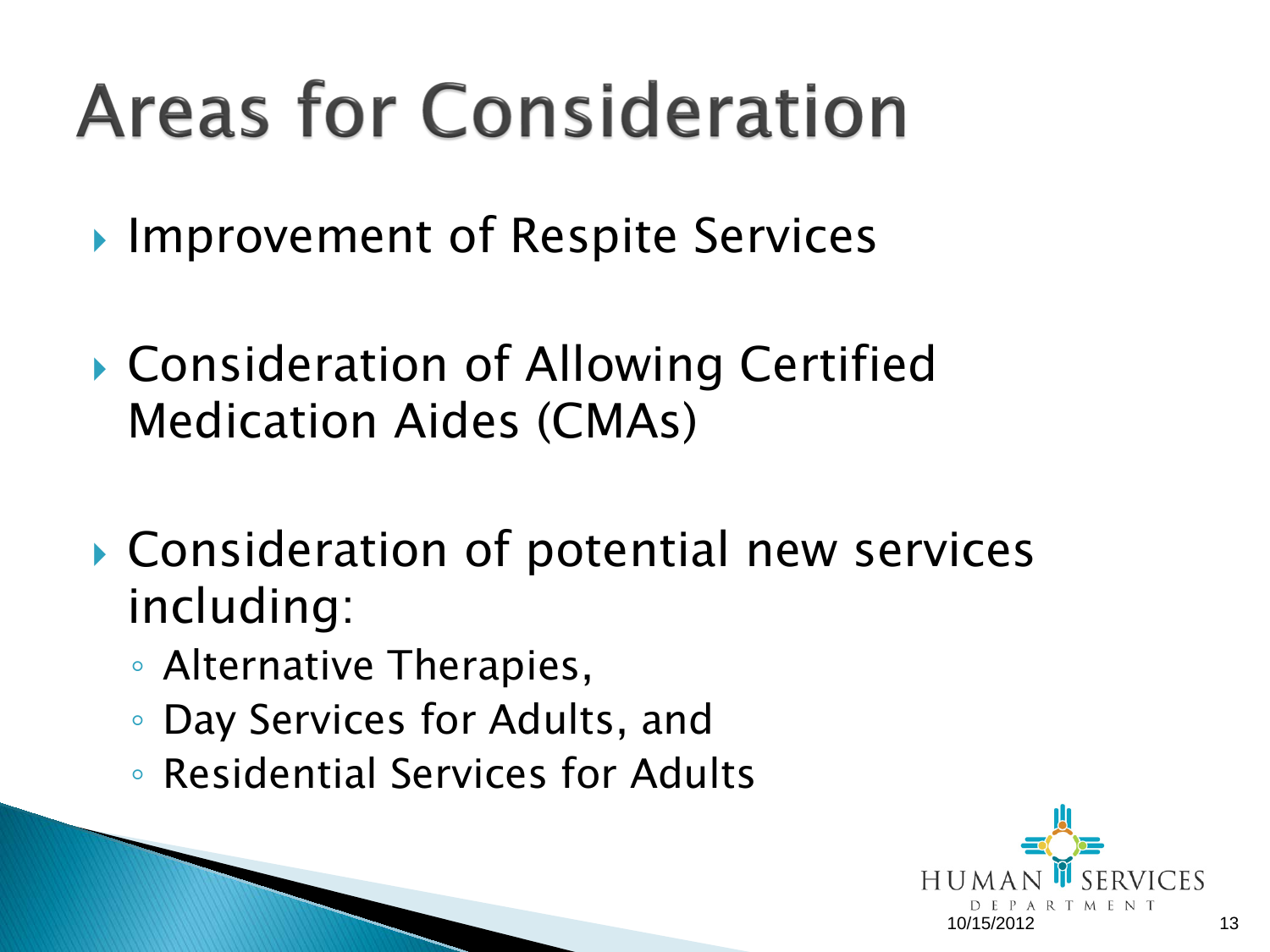#### Feedback, Recommendations, Questions

- ▶ Your input is valuable
	- Are there changes you would like to see in the waiver?
	- What do you see are areas for improvement?



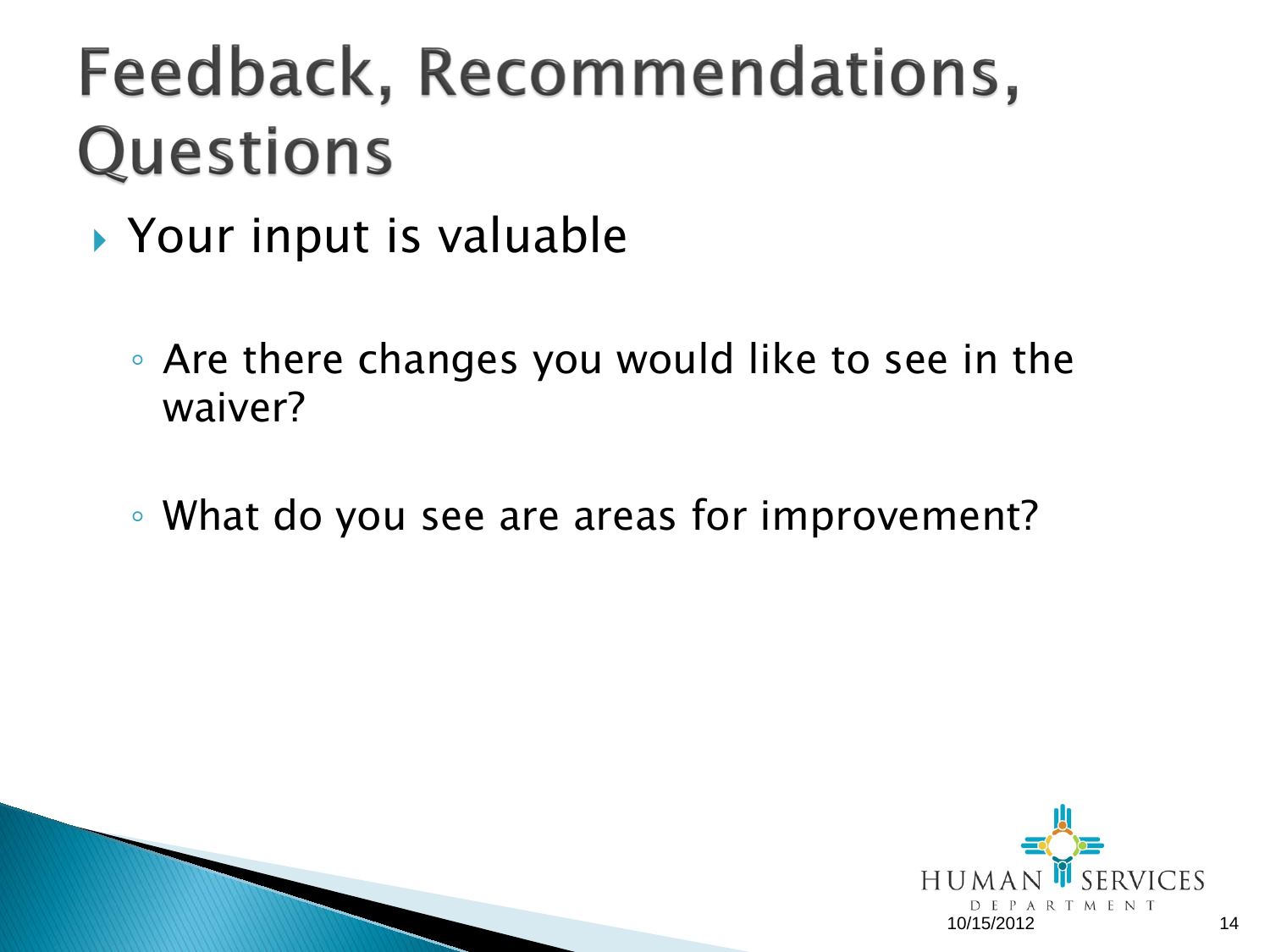## Contacts

#### **Iris Clevenger** DOH/DDSD MFW Program Manager 505-841-2913 [Iris.Clevenger@state.nm.us](mailto:Iris.Clevenger@state.nm.us)

Kresta Opperman-Snow HSD/MAD MFW Staff Manager 505-827-7776 Kresta.Opperman@state.nm.us

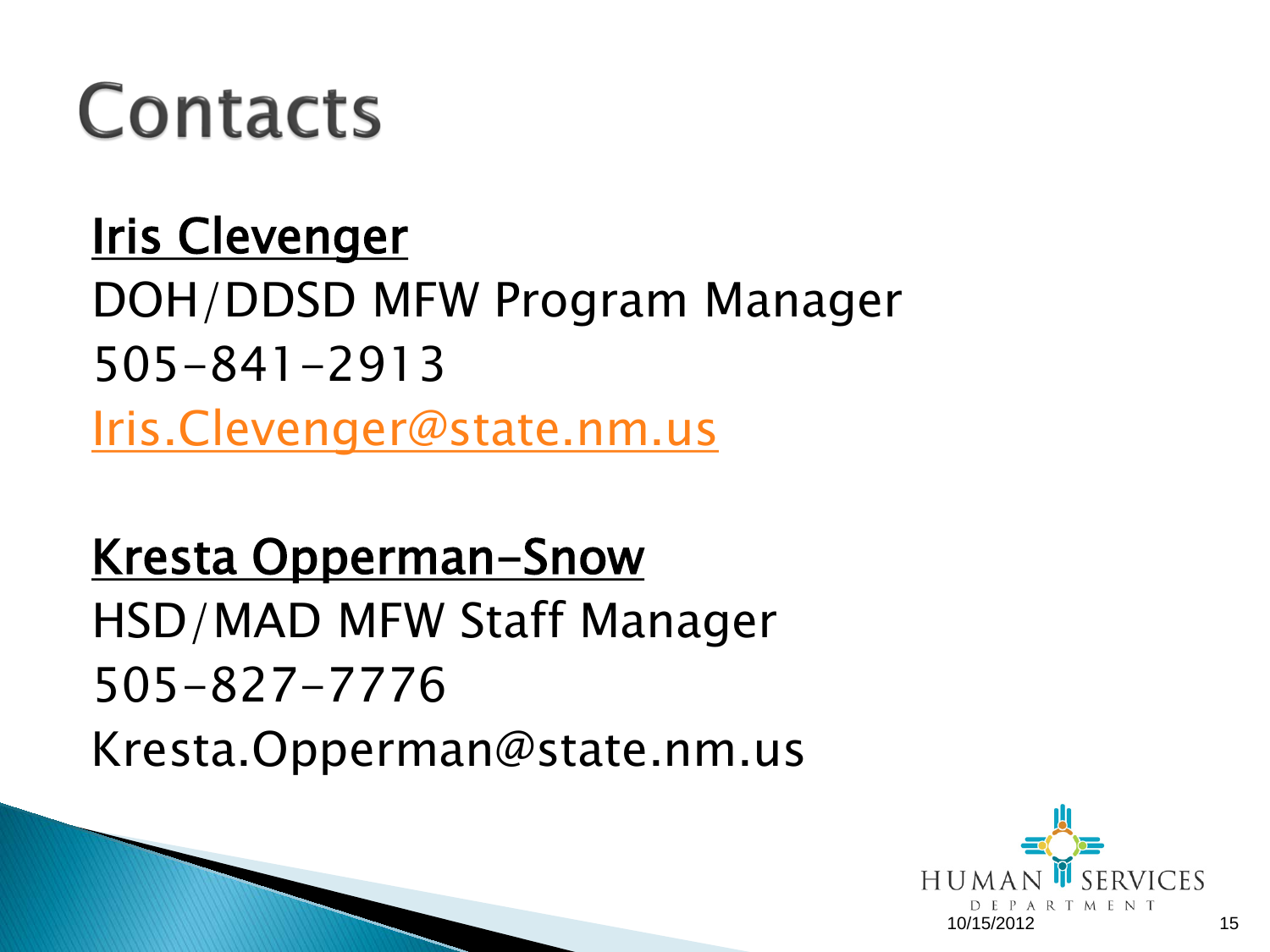#### **Resources**

#### DOH Website

<https://nmhealth.org/about/ddsd/pgsv/mfw/>

#### UNM CDD Medically Fragile Case Management Program Website

<http://cdd.unm.edu/mfcmp/index.html>